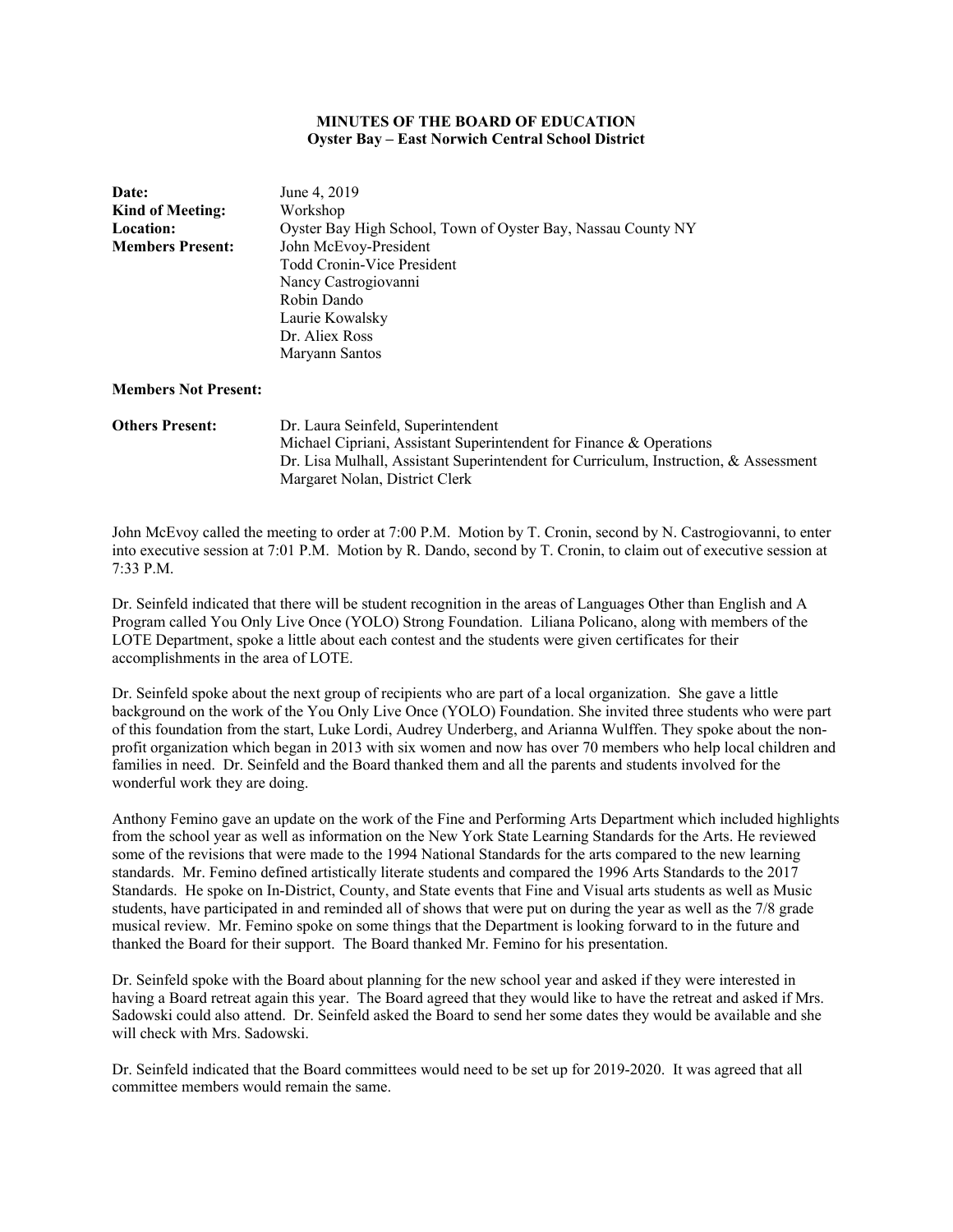Dr. Seinfeld spoke on the very detailed memo Mr. Trentowski had prepared, relative to potential athletic offerings, which the Board had received in their packet. Mr. Trentowski will work with Ms. Lasher to gauge interest in students wishing to play JV volleyball and fall volleyball. In the interest of time, the Board agreed to add middle level (7/8) boys' volleyball at this time. The Board thanked Mr. Trentowski for his very comprehensive review.

There was no one signed in to speak on agenda items.

Motion by R. Dando, second by T. Cronin, to approve the following:

## **V PERSONNEL ACTIONS**

A Professional Personnel

RESOLVED, upon the recommendation of the Superintendent of Schools, the Board of Education of the Oyster Bay-East Norwich Central School District hereby approves the following *Professional Personnel and Civil Service Personnel* Resolutions as listed:

| 1.  | <b>RESIGNATION</b>        |              |                                                |
|-----|---------------------------|--------------|------------------------------------------------|
| 1.1 | <b>JEAN STRANDVOLD</b>    | Position:    | <b>Teaching Assistant</b>                      |
|     |                           | Assigned to: | Roosevelt School                               |
|     |                           | Effective:   | 6/15/19                                        |
| 2.  | <b>APPOINTMENTS</b>       |              |                                                |
| 2.1 | <b>CARLA PAOLICELLI</b>   | Position:    | Teaching Assistant for Home<br><b>Services</b> |
|     |                           | Status:      | IEP (student #071160003)                       |
|     |                           | Period Date: | $7/1/19 - 6/30/20$                             |
|     |                           | Salary:      | \$45.00 per hr. 4.5 hrs. per week max          |
| 2.2 | <b>SUBSTITUTE TEACHER</b> | Effective:   | 2018-2019 School Year                          |
|     |                           | Assigned to: | $On-call - as needed$                          |
|     |                           | Salary:      | \$125.00 per day                               |
| B)  | Non-Teaching              |              |                                                |
| 1.  | <b>APPOINTMENTS</b>       |              |                                                |
| 1.1 | <b>DIANE HANNAH</b>       | Position:    | Training/Building & Grounds                    |
|     |                           | Effective:   | July 1, 2019                                   |
|     |                           | Status:      | Not to exceed 10 hours                         |
|     |                           | Rate of Pay: | \$50.54 per hour                               |
| 1.2 | <b>SCOTT LYLE</b>         | Position:    | Training/OBHS Head Custodian                   |
|     |                           | Effective:   | July 1, 2019                                   |
|     |                           | Status:      | Not to exceed 10 hours                         |
|     |                           | Rate of Pay: | \$43.59 per hour                               |

Discussion: Motion by R. Dando, second by T. Cronin, to amend Non-Teaching Items 1.1 and 1.2 to read: Status: Not to exceed 10 hours. The minutes will reflect this change.

Motion unanimously carried to amend and approve.

Motion by R. Dando, second by L. Kowalsky, to approve the following:

## **VI SPECIAL SERVICES**